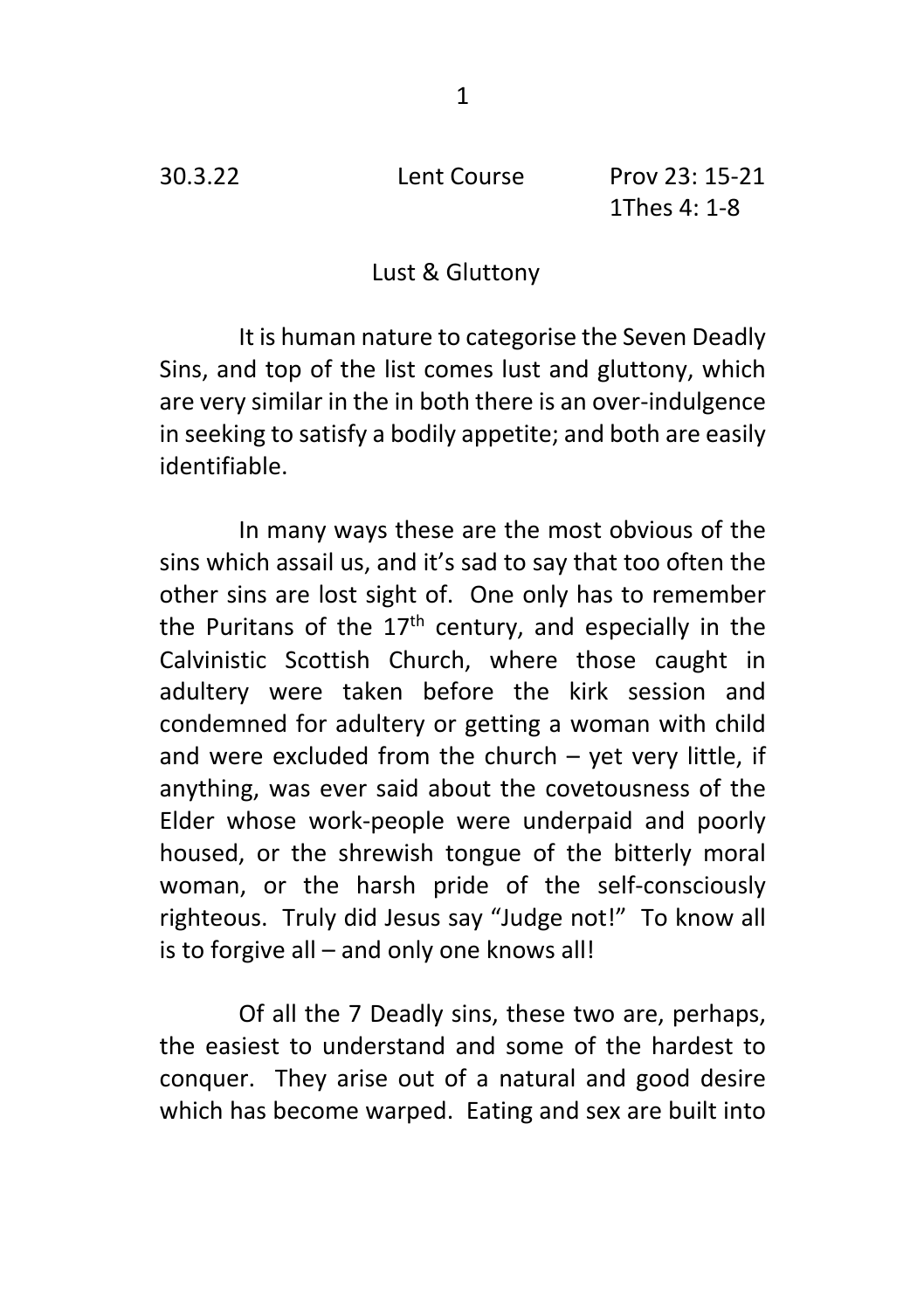our very being and are good in themselves, but not when we have lost control of our urges and begin to overemphasise our appetites. I suspect that we all know the effect of over-eating as we have experienced the sluggishness and torpor which can follow our Christmas lunch

Because there is pleasure attached to both lust and gluttony, without self-control it is easy to over indulge. This may be a simple desire to prolong the pleasure. But it may well have deeper causes, being a substitute for unfulfilled longings, a sense of inadequacy or loneliness.

It has been said that 'lust and reason are enemies', for lust makes people do, which in saner and quieter moments they know to be wrong. We have a choice and it's as well to remember that love and goodness exist because of that freedom to choose. Once we've chosen, the consequences flow inexorably. The first step makes the second that much easier. It is well said that: "Whosoever strives to keep himself pure receives power to do so; and whosoever is impure, to him is the door of vice open."

I have often said that sin is equated to selfishness, and that is true here. One can also think of it as a good which has become misdirected. This is particularly true of lust, where the desire to satisfy oneself is usually at the expense of another person, treating him or her as an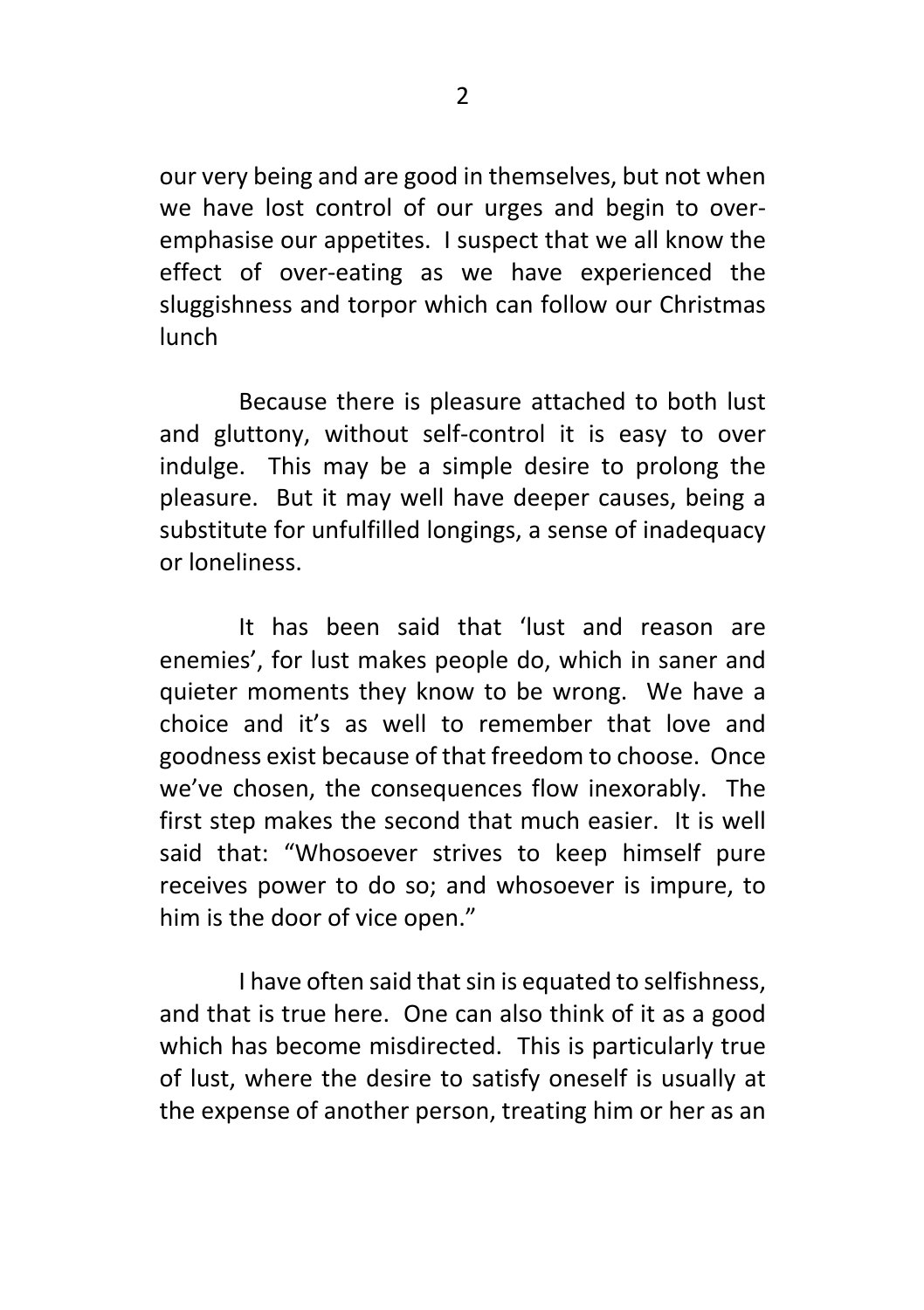object, exploiting one's power over others. Sadly, such behaviour brings no satisfaction, merely degradation. As someone has said, "pleasure pursued for its own end leads to torment." "When a person so forgets his obligations to God and immerses himself in the so-called pleasures of life, that he becomes possessed by lust, by desire, all is lost indeed." It should be remembered that sex touches so many aspects of our lives - family life, friendship, social acceptance, loyalty. William Barclay says that: "Sex before marriage demands privilege without responsibility; it demands rights without commitment."

In societies where the knowledge of God has become lost, and where so much emphasis is upon the individual, it's hardly surprising that so many have lost their way, and the sins which can assail us all come into prominence. There is no moral compass to guide society, and the things which have secondary importance receive prominence over our humanity. What are basic to our wellbeing are our relationships, and the satisfaction of our basis needs. Remove that sense of reliance both on God and on those near us, and the secondary become over-emphasised so that people go after wealth, or fame, or sex, or over-eating, or power. The more open we are to others, the more ready to share with them the richer life becomes. The more cut off we become, the more we centre upon ourselves, the less satisfying life becomes, until ultimately it loses all sense of meaning and there is the desperate drive to see fulfilment through the abuse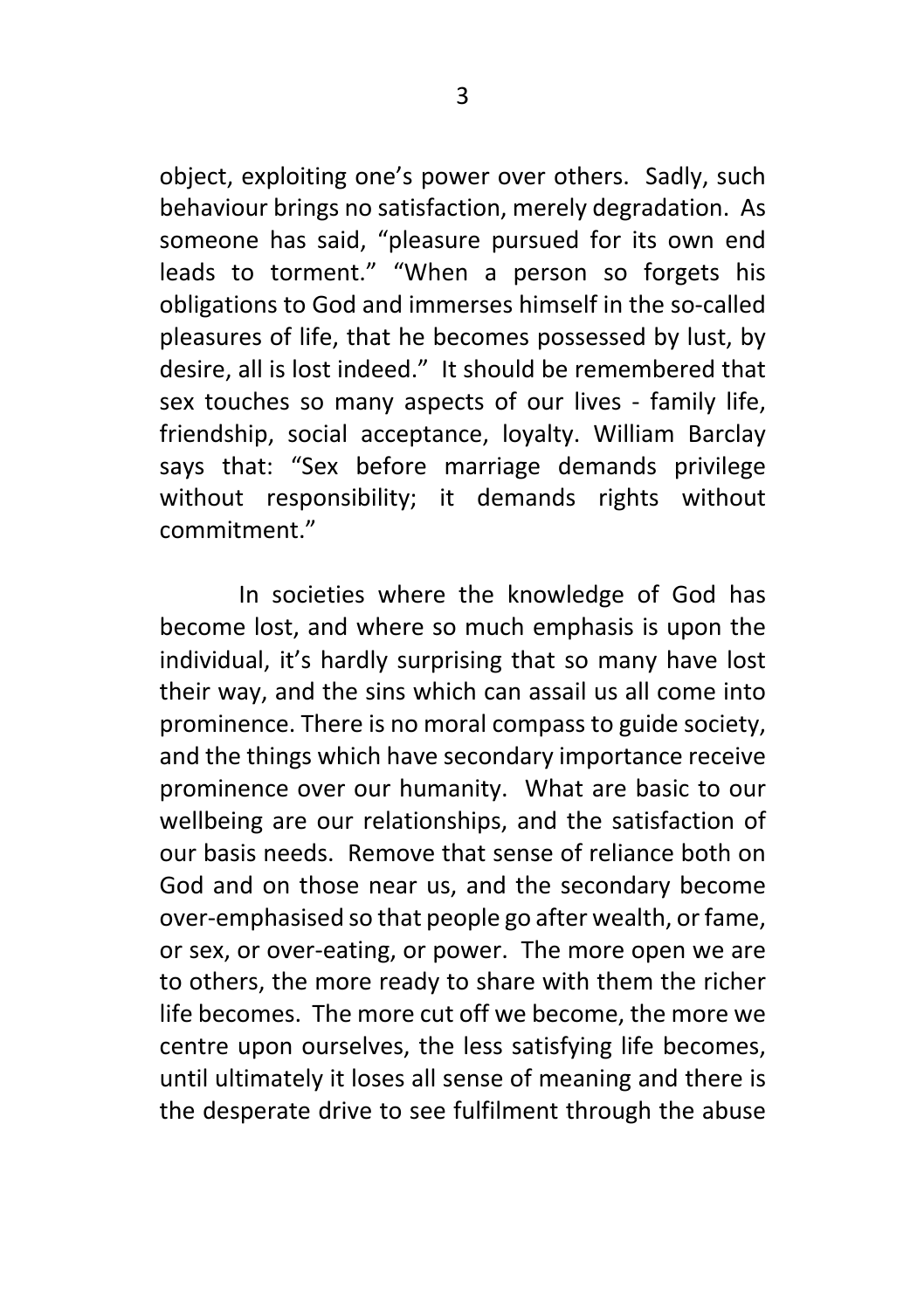of our appetites. The talk about the Metaverse, being pushed by Mark Zuckerberg, founder of Facebook, that virtual realm that people can inhabit fills me with horror, for we shall become even more cut off from others and from life.

It is all too easy to limit lust and gluttony to sexual laxity and to over eating. The Greek word used in the Bible means 'desires', and of course, this can apply to many other appetites - to drink, to riches, to smoking. It may also apply to the person who talks incessantly, is 'in your face' and certainly is unlikely to hear anything said to him or her.

St Paul makes clear that we are all called to holiness, and that means gaining mastery over our appetites and remember that our bodies are the temple of the Holy Spirit. This does not mean that we supress our appetites so that we can say, as some of the desert fathers did: "that I have overcome all passion in myself", only to be told by his confessor, to go away and pray for temptation if he wanted to be fully human. Living with temptation is part of what it means to be human. Going down that path, not knowing the struggles of others, it is too easy to become proud, supressing good feelings and so build up barriers between ourselves and others, which ultimately will destroy us. Remember, Jesus came offering us a life in all its fullness.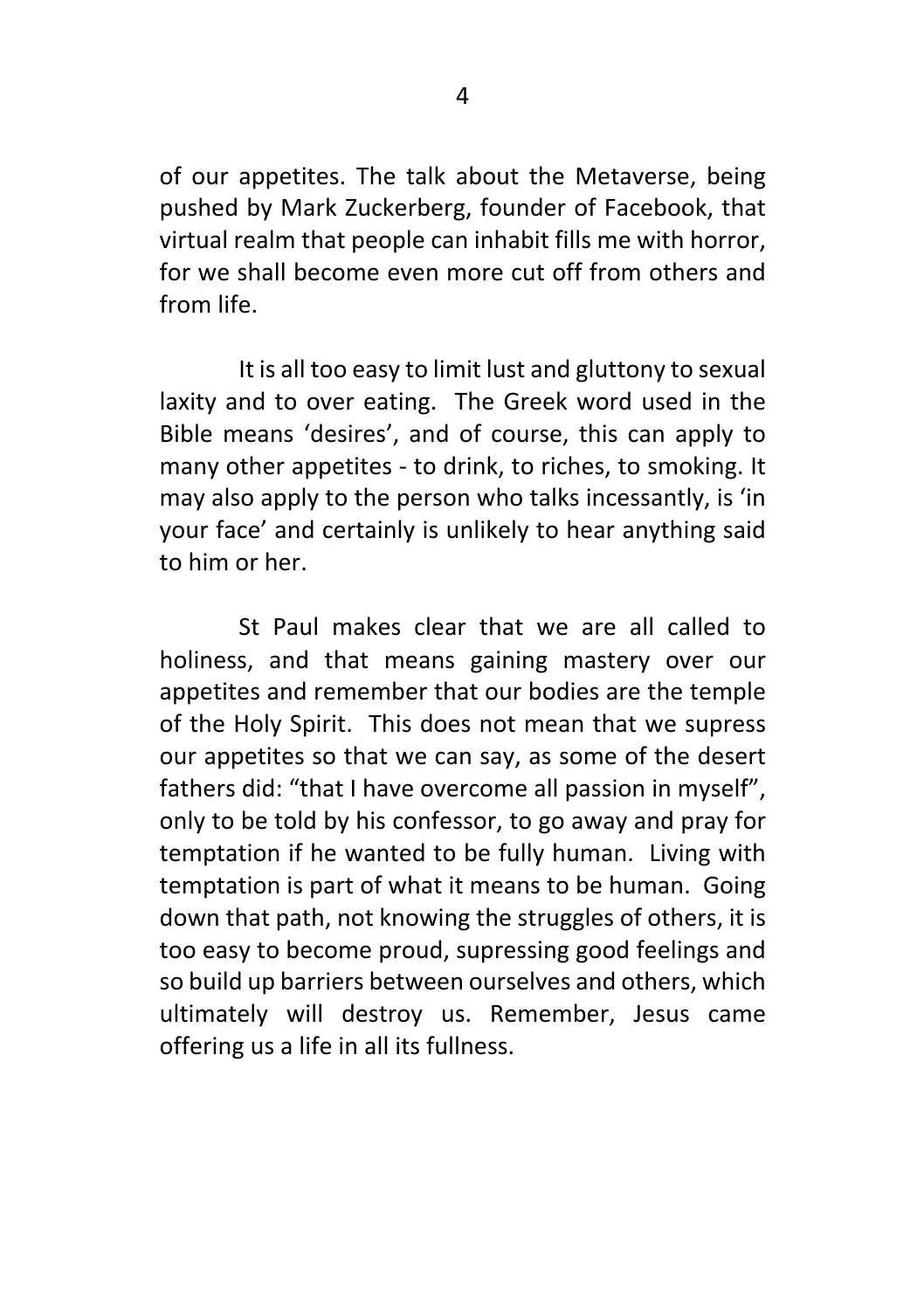The freedom Christ offers is freedom from fear; freedom from the power of our desires. We shall not experience that freedom if we pretend that we are unaffected by desire. So often it is fear that prevents us facing the truth about ourselves, and we can only pray that the Spirit will strengthen us to be honest with ourselves and accept the power God provides to lift us out of our sinful ways.

As Christ's witnesses, we have also to beware of becoming moralisers. It is so easy to condemn someone who has sinned and treat them as they treated the poor of old – it's their own fault! We have to learn to follow the example of Jesus in his treatment of the woman caught in the act of adultery. He did not condemn her, but he didn't condone her either. He sent her away with the words "Sin no more". We have to be those who act likewise, and who make it possible for such people to be helped on the truer path.

"One of the elders said: 'It is not because evil thoughts come to us that we are condemned, but only because we make use of the evil thoughts. It can happen that from these thoughts we suffer shipwreck; but it can also happen that because of them we may be crowned.'"

Two monks were out walking and came to a river. There was an attractive young woman wanting to cross, so the elder of the two carried her across. When they got back to the monastery that evening, the younger one